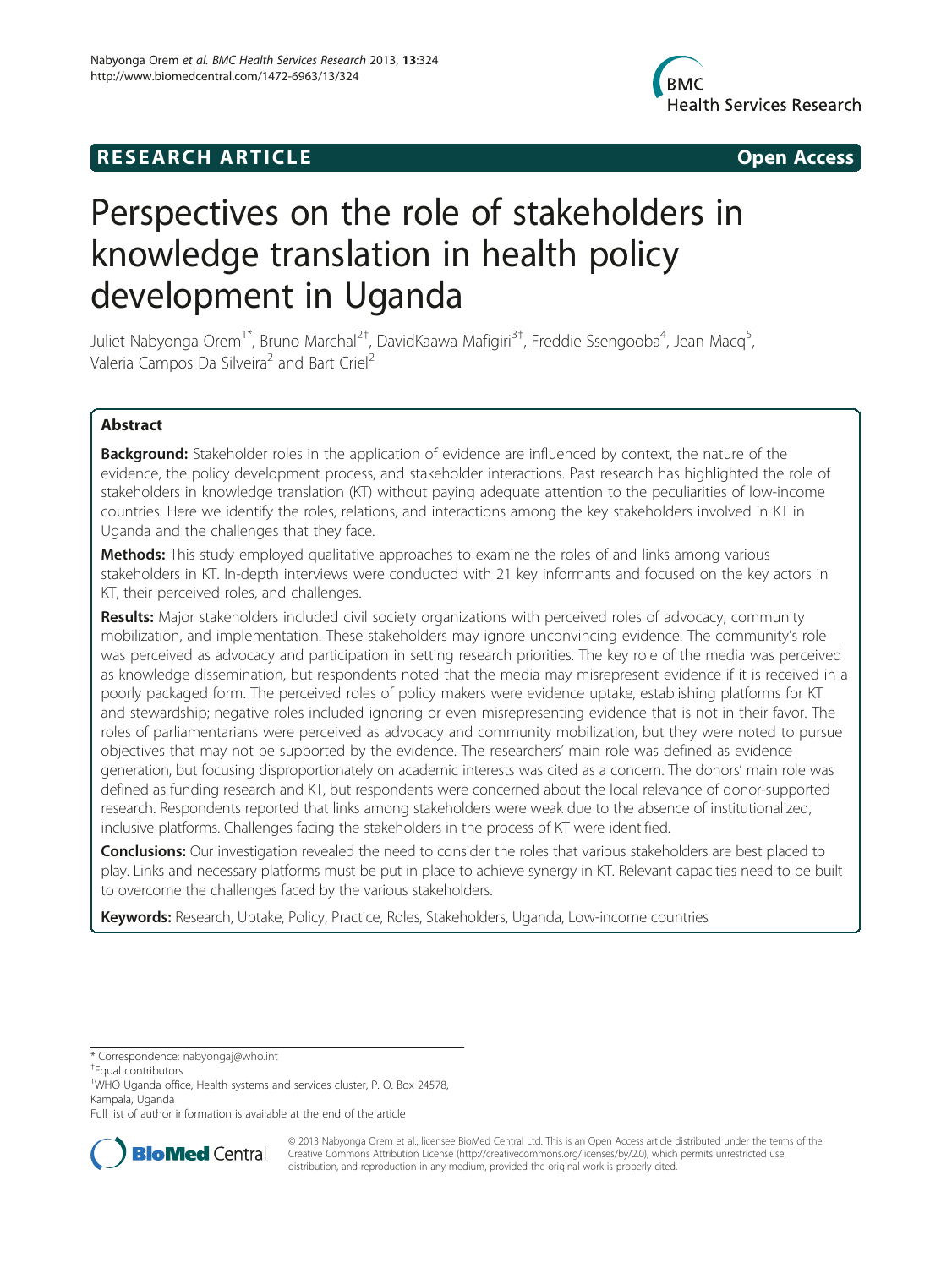#### **Background**

Although efforts have been made to improve uptake of evidence in the development of public health policy, much remains to be done, especially in low-income countries (LICs) [\[1-3](#page-11-0)]. Several terms have been used for the notion of uptake of evidence in health policy development, including knowledge translation (KT), research utilization, evidence-based decision making, and getting research into policy and practice. In this article, we use KT as an allencompassing term defined as "a dynamic and iterative process that includes synthesis, dissemination, exchange, and ethically sound application of knowledge to improve health, provide more effective health services and products, and strengthen the health care system" [[4\]](#page-11-0).

There is an extensive body of literature on the factors that facilitate or hinder the uptake of evidence and; several models for KT have been proposed [[5-9](#page-11-0)]. Sauerborn et al. highlighted the role of stakeholders in KT, stating that evidence can only be relevant if it is known and used by stakeholders [\[10\]](#page-11-0). The current study builds upon an earlier study on KT in Uganda in which we developed a middle range theory (MRT) of how the uptake of evidence in health policy development can be improved [\[11\]](#page-11-0). MRTs should be understood here as defined by Merton in 1968 as "theories that lie between the minor but necessary working hypotheses (…) and the all-inclusive systematic efforts to develop a unified theory that will explain all the observed uniformities of social behavior, social organization, and social change" [\[12\]](#page-11-0). The themes in our MRT that were previously identified by policy actors as most important were: (1) institutional strengthening for KT to enhance ownership and better application of evidence; (2) timely provision of high-quality, relevant evidence produced by credible researchers; and (3) partnerships involving all relevant stakeholders, including communities, throughout the process of knowledge generation up to its application [[11](#page-11-0)]. In this article, we focus on the partnerships, roles, relations, and interactions of key stakeholders involved in KT. We define partnership as a complementary relationship that enhances attainment of a given objective and in which the roles of the various stakeholders are well identified [[6\]](#page-11-0).

Potential stakeholders in KT encompass both the public and private sectors and have been identified as government policy makers, politicians, service providers, health managers, professional bodies and networks, knowledge brokers, donors, communities, civil society organizations (CSOs)/non-governmental organizations, and the media. The literature highlights a multiplicity of potential roles that can be played by the various stakeholders in KT. For example, CSOs have the capacity to mobilize communities to demand policy change, to contribute to all stages of research, to mobilize resources, and to disseminate and utilize evidence in implementing their

own programs [[13](#page-11-0)-[15](#page-11-0)]. CSOs are here defined as organized groups concerned with public interests, including nongovernmental organizations and less formally organized groups based in local communities [\[14\]](#page-11-0). However, the challenges faced by CSOs include inadequate capacity to navigate the political terrain and to influence policy, the service-delivery focus of their operations, financial constraints, limited capacity to undertake research beyond evaluation of their programs and pilot programs, weak links with the research community and dependence on donors [[7,16,17\]](#page-11-0). Communities have also been identified as stakeholders because their involvement facilitates the generation of research results that are more responsive to local needs [\[6,18\]](#page-11-0). However, communities are challenged by a lack of relevant institutional structures, the weak capacity of communities, and the costs associated with enabling their participation [[19](#page-11-0)]. Although Armstrong et al. maintain that the roles of CSOs, the media, and pressure groups in KT remain poorly understood and unexplored [\[20\]](#page-11-0), the media have been shown to enjoy major influencing power; their roles in KT have been stated to be dissemination of information and social mobilization [\[10,21,22](#page-11-0)].

Policy makers influence the degree to which research informs policy development, shape the research prioritization process, and impact the actual generation of knowledge [[7,21\]](#page-11-0). In addition, policy makers play a key role in establishing the required platforms for engagement in KT and in building partnerships between researchers and other stakeholders [[23](#page-11-0)]. The roles of politicians have been identified as mobilization of communities, dissemination of evidence, and advocacy. However, politicians may face several challenges, including the pressure to respond to their constituencies and political ideological agendas that may influence how they deal with the available evidence [[3,10](#page-11-0)].

Although researchers intervene as major stakeholders in the process of KT [\[10,21,24\]](#page-11-0), they have been criticized for failing to address policy-relevant questions, for lacking knowledge of the policy process, for poor packaging of results, and for possessing limited dissemination skills [[18](#page-11-0),[21,25](#page-11-0),[26\]](#page-11-0).

The donors' main role is funding research, KT activities, and implementation of research findings [\[3,21\]](#page-11-0). However, Young pointed out that the role of donors in KT can be both supportive and disruptive [\[27\]](#page-11-0). Failure to address local research priorities and taking control of the research and policy agendas are among the criticisms leveled against donors [[28,29\]](#page-11-0).

Knowledge brokers are defined as people who link the various stakeholders through their capacity to disseminate research in user-friendly packages. However, researchers have raised concerns regarding the need to evaluate their effectiveness [[7,30,31](#page-11-0)]. Formal networks can bring together people with a common interest into tightly organized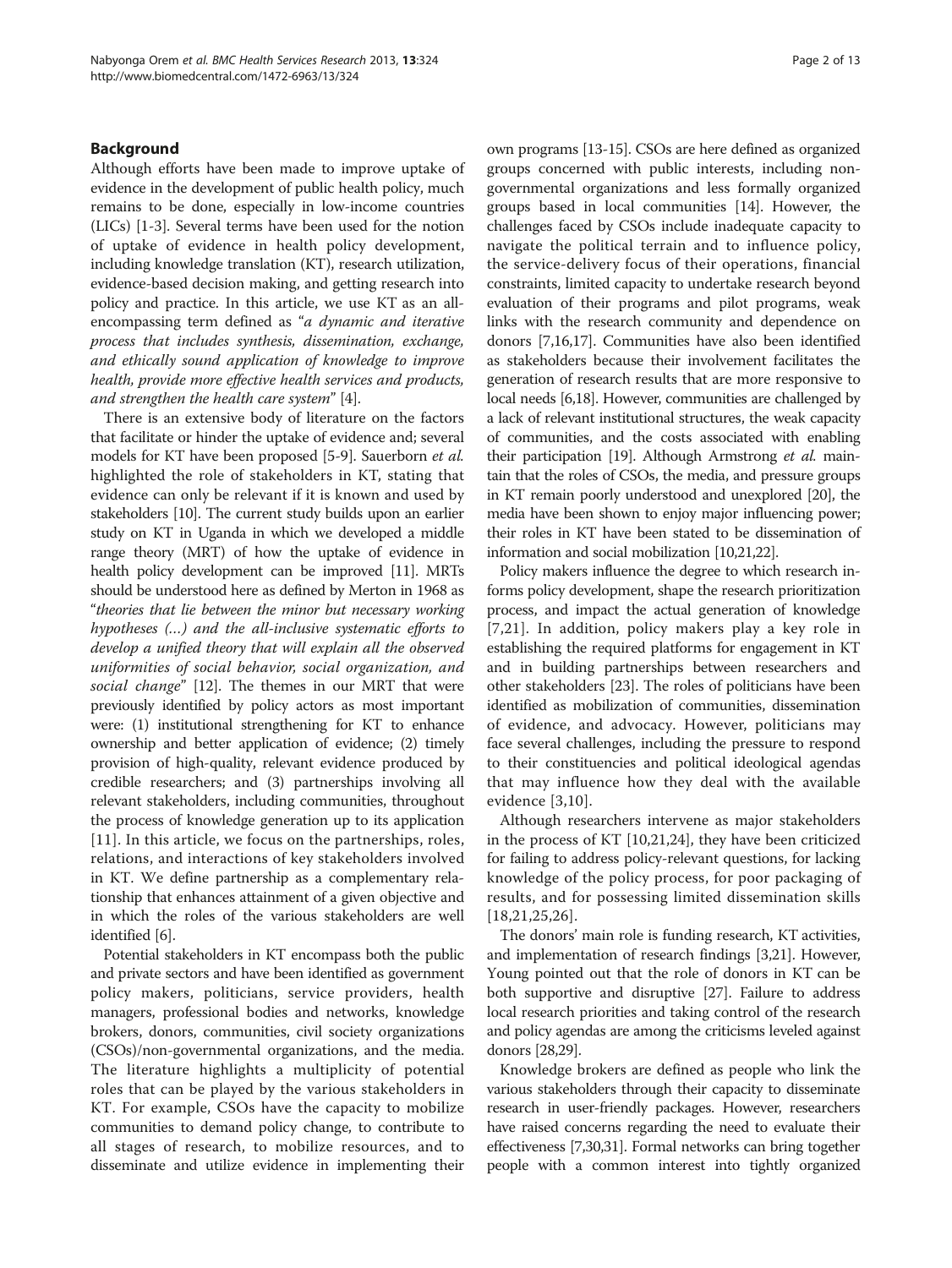platforms; informal networks of stakeholders are also common. If information flows freely within these networks, it is more easily taken up in policy development [[28,32,33](#page-11-0)], but some researchers have pointed out the complexity of the interactions in such networks [\[5](#page-11-0),[20\]](#page-11-0). Table 1 summarizes the roles played by various stakeholders according to the literature.

Tomlinson et al. stated that the exact composition and configuration of the stakeholder groups is country-specific [[34](#page-11-0)], and stakeholder roles in KT are influenced by the context in which the evidence, the policy development process, and the stakeholders interact. Past research has highlighted the role of stakeholders and the importance of sustained partnerships, but did not pay adequate attention to the peculiarities of LICs [\[10\]](#page-11-0). This investigation aims to fill this gap by developing a better understanding of the perceived roles of the key stakeholders in KT in Uganda.

We hypothesized that stakeholder interactions and relations influence the uptake of evidence in public health policy development. Effective partnerships often do not emerge spontaneously; links need to be established, a common vision built, capacities strengthened, and challenges/barriers addressed. By using a qualitative approach and involving key informants, we addressed the question of partnerships in KT and explored the perceived roles of the various stakeholders in KT in Uganda. We

| Table 1 A summary of the roles played by various |  |
|--------------------------------------------------|--|
| stakeholders in KT                               |  |

| <b>Stakeholder</b>                                      | Roles                                                                                                                                                                                                                            |
|---------------------------------------------------------|----------------------------------------------------------------------------------------------------------------------------------------------------------------------------------------------------------------------------------|
| CSOS                                                    | Representing and advocating for the<br>communities they serve, mobilizing<br>resources for undertaking research,<br>undertaking research, disseminating<br>and facilitating the implementation<br>of decisions based on evidence |
| Communities                                             | Involvement in setting the research<br>agenda, demanding the application<br>of evidence                                                                                                                                          |
| Media                                                   | Dissemination of information and<br>social mobilization                                                                                                                                                                          |
| Policy makers                                           | Identifying knowledge gaps,<br>commissioning and quiding research<br>processes, applying evidence in<br>decision-making, establishing<br>institutional platforms for KT                                                          |
| Politicians                                             | Advocacy, setting research priorities,<br>disseminating evidence, mobilizing<br>communities                                                                                                                                      |
| Researchers                                             | Generating evidence                                                                                                                                                                                                              |
| Donors                                                  | Providing funding for research, KT<br>activities, and implementation of<br>research findings                                                                                                                                     |
| Knowledge brokers                                       | Disseminating evidence                                                                                                                                                                                                           |
| Formal and informal networks<br>and professional bodies | Generating and disseminating<br>evidence                                                                                                                                                                                         |

also evaluated whether and how these stakeholders engage in partnerships.

#### **Methods**

This qualitative study utilized document review and indepth interviews conducted between November 2010 and January 2011 to examine the roles and links among various stakeholders in KT, as related to public health policy<sup>[a]</sup>. A sampling frame of participants was developed by the research team, in part based on the initial findings of our document review, which identified various types of stakeholders. Study participants were then purposively selected who were deemed to possess relevant characteristics, experience, and/or knowledge about the research question [\[36\]](#page-11-0). Candidate respondents were chosen on the basis of their institutional affiliations, their seniority in their current roles, and/or their responsibilities as health policymakers. Overall, 15 members of the Health Policy Advisory Committee (HPAC) were interviewed. HPAC is the policy advisory organ of the health sector; its membership and number of representatives from each stakeholder group have been agreed on by all stakeholders in the health sector. Selected HPAC members included government officials at the central level  $(n = 4)$ , service providers at the district level  $(n = 1)$ , and representatives of CSOs including coordinators  $(n = 2)$  and service providers  $(n = 2)$ . Additionally, representatives from private for-profit ( $n = 1$ ) organizations, multilateral donors ( $n = 3$ ), bilateral donors  $(n = 2)$ , researchers  $(n = 2)$ , journalists/ media  $(n = 2)$ , and parliamentarians  $(n = 2)$  were interviewed. Professional bodies, policy networks, and knowledge brokers were not selected because an earlier study on KT in Uganda indicated that these potential stakeholders did not have a significant role in KT in Uganda [\[11\]](#page-11-0).

Officials in the HPAC are the most senior officers in their institutions/agencies. In the case of private not-for-profit and private for-profit organizations, HPAC members are delegated representatives of faith-based medical bureaus and private health providers, respectively. Districts and service providers are represented by officers from local government health services. Researchers were selected on the basis of their previous work on KT and their focus on health system development. Journalists were selected based on their focus on reporting on health issues; they were the most senior reporters on health issues. The politicians were members of the social service committee, which deals with health issues. Detailed information regarding the selected key informant stakeholders appears in Table [2](#page-3-0).

JNO developed the interview guide, which consisted of open-ended questions intended to examine perceptions about the roles of various stakeholders in KT, the challenges faced by these stakeholders, and the availability of platforms for stakeholder engagement. The research team reviewed and refined the guide prior to pretesting it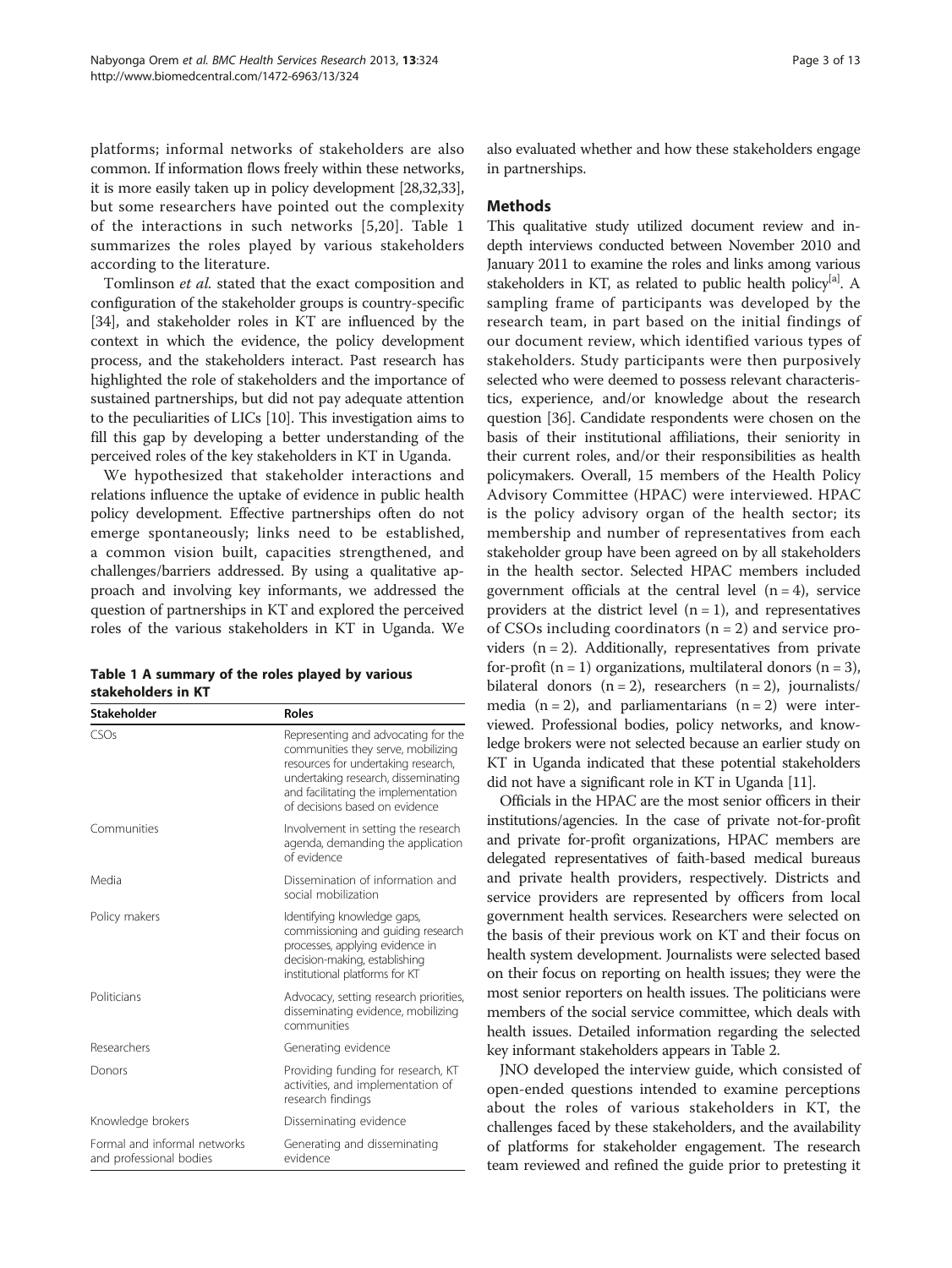|                                   | Stakeholder group                                                       | HPAC (n) | Selected (n)   | Duration in post                                                           |
|-----------------------------------|-------------------------------------------------------------------------|----------|----------------|----------------------------------------------------------------------------|
| Policy makers $(n = 15)$<br>Total | <b>Central level MoH</b>                                                | 9        | $\overline{4}$ | three for more than 7 years and<br>one for 3 years                         |
|                                   | Service providers and health managers<br>at the service-provision level |          |                |                                                                            |
|                                   | District level                                                          |          |                | for over 7 years                                                           |
|                                   | Facility-based CSOs                                                     | 2        | 2              | at least 6 years                                                           |
|                                   | Non-facility-based CSOs                                                 | 2        | $\mathcal{P}$  | 6 years and 3 years                                                        |
|                                   | Private for-profit providers                                            | 1        |                | 2 years                                                                    |
|                                   | <b>Donors</b>                                                           |          |                |                                                                            |
|                                   | Bilateral                                                               | 4        | $\overline{2}$ | Four for 6 years, one for 6 months,<br>and one for 2 years                 |
|                                   | Multilateral                                                            | 3        | 3              | For at least 7 years                                                       |
|                                   | Researchers                                                             |          |                |                                                                            |
|                                   | Public (from the School of Public Health)                               | 0        |                | over 14 years                                                              |
|                                   | Private (from a private research group)                                 | 0        |                | 2 years                                                                    |
|                                   | Journalists (specialized health reporters)                              | 0        | 2              | at least 10 years                                                          |
|                                   | Parliamentarians/politicians                                            | 0        | 2              | 2 years, but previously worked with<br>the health sector for over 15 years |
|                                   |                                                                         |          | 21             |                                                                            |

#### <span id="page-3-0"></span>Table 2 Key informant respondents

Researchers, journalists and parliamentarians are not members of HPAC.

with volunteer colleagues in the Uganda office of the World Health Organization (WHO; n = 2), technical officers in the Ministry of Health (MoH;  $n = 2$ ), and one researcher from the School of Public Health. Key informants were contacted and invited by email or telephone to participate in the study. All identified respondents agreed to participate and were interviewed.

All interviews were conducted by JNO, in English and face-to-face. Interviews were recorded, transcribed verbatim, and entered into Microsoft Word for editing as the first step in "formal" analysis. During the interviews, JNO made additional notes to record the initial findings and impressions that were used to augment the transcribed interviews. The interviews lasted 45 minutes on average. Deductive content analysis techniques were used to identify emerging categories linked to the research issues [[37](#page-12-0)]. As a first step to analysis, JNO and DKM read all transcribed interviews and developed categories of emerging issues. The study team collaboratively analyzed the transcripts to identify categories according to the type of key informant, the emerging issues organized by the research areas defined in the interview guide, and by the various stakeholders in KT. Deductive content analysis was undertaken by JNO, BM, and DKM to assess how respondents perceived the role of the various stakeholders in KT and the challenges they face. Patterns in responses were compared with results from the literature regarding the roles for and challenges facing the various stakeholders to identify convergent and other emerging issues. JNO, BM, and DKM initially identified categories and emerging issues independently, after which JNO and DKM reviewed and interpreted the findings. Relying on manifest analytical approach, converging issues were again reviewed by the rest of the research team and where interpretation differed, consensus was achieved through revisiting the raw data and discussions. Where necessary, quotations that best represented emerging issues were edited slightly for flow, but the meaning of the text was preserved.

Informed consent was obtained from all respondents prior to the interviews. Study participants were informed about the purpose of the study and the scope of the issues in the in-depth interview guide. Confidentiality was ensured in data management, and only aggregate information without subject identifiers is reported. All data were secured in a safe location accessible only to the study team. Ethical approval was obtained from the Institutional Review Board of the Institute of Tropical Medicine, Antwerp, Belgium (IRB/AC/ac/197) and the Uganda National Council for Science and Technology (SS 2920).

#### Results

The respondents were asked to identify the stakeholders in KT in Uganda and to report what they felt were the positive and negative roles played by these stakeholders (Table [3](#page-4-0)). Below we present specific issues that were identified for each group of stakeholders.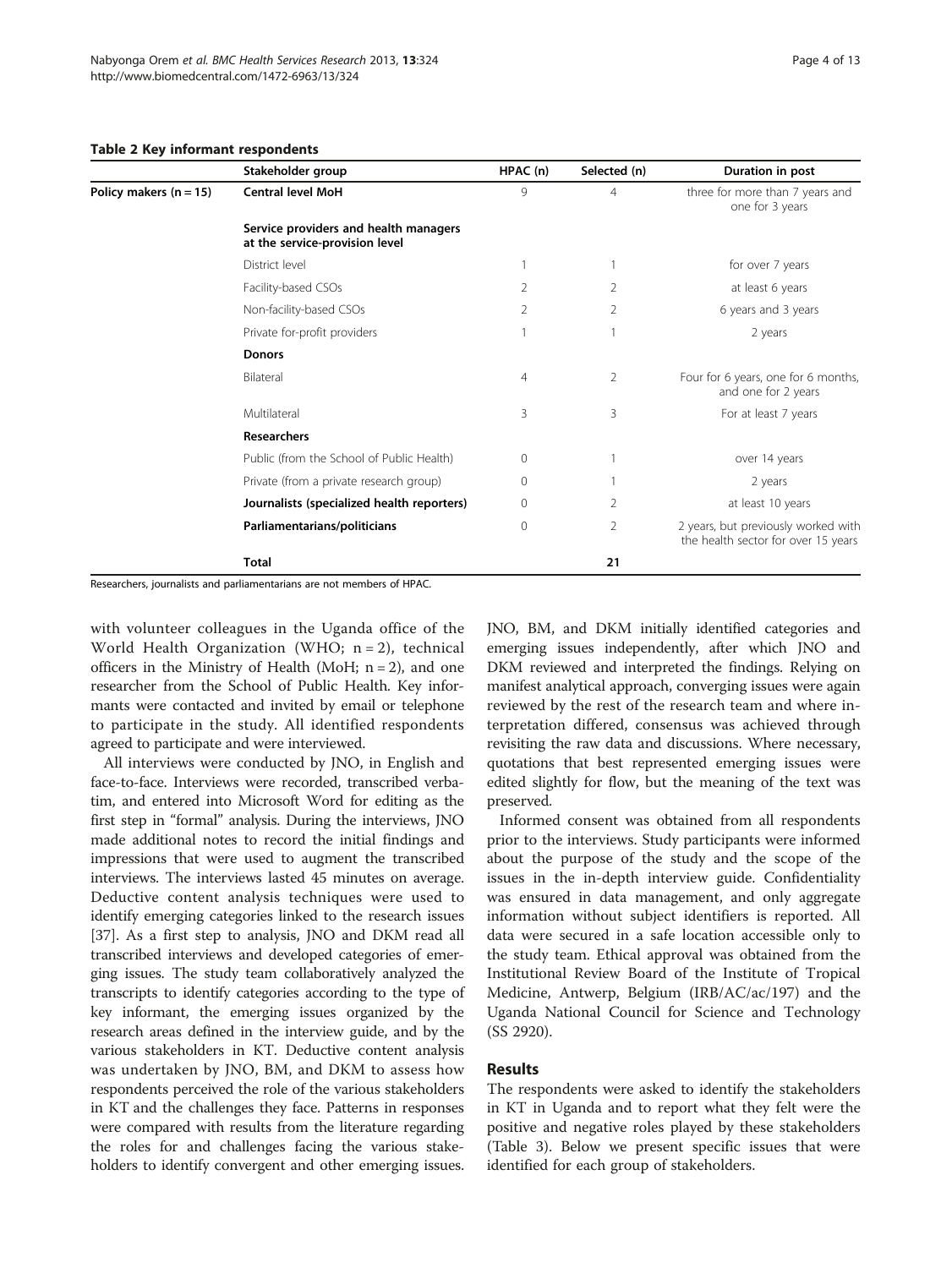|                              | <b>Positive roles</b><br>(no. of respondents)                                                                                                                                          | Negative roles<br>(no. of respondents)                                                                  | Challenges faced in playing<br>their role in KT                                                                                  |  |
|------------------------------|----------------------------------------------------------------------------------------------------------------------------------------------------------------------------------------|---------------------------------------------------------------------------------------------------------|----------------------------------------------------------------------------------------------------------------------------------|--|
| CSOs                         | Using research results (10)                                                                                                                                                            | May de-campaign evidence                                                                                | Lack of capacity, weak internal<br>organization, lack of independence                                                            |  |
|                              | Advocating with policy makers to<br>implement evidence (8)                                                                                                                             | if they are not convinced (2)<br>If not given proper information,                                       |                                                                                                                                  |  |
|                              | Mobilizing communities (7)                                                                                                                                                             | may cause confusion (1)                                                                                 |                                                                                                                                  |  |
|                              | Disseminating research (2)                                                                                                                                                             |                                                                                                         |                                                                                                                                  |  |
|                              | Undertaking research (2)                                                                                                                                                               |                                                                                                         |                                                                                                                                  |  |
|                              | Liaising with the media (1)                                                                                                                                                            |                                                                                                         |                                                                                                                                  |  |
|                              | Generating research topics (1)                                                                                                                                                         |                                                                                                         |                                                                                                                                  |  |
| Communities                  | Can demand that evidence be<br>implemented or demand that a<br>policy be developed (6)                                                                                                 | Can be disruptive if results do<br>consider community-contextual<br>issues (1)                          | Currently not able to engage in<br>research policy processes                                                                     |  |
|                              | Contributing to development of<br>the research agenda (6)                                                                                                                              |                                                                                                         |                                                                                                                                  |  |
|                              | Can participate in research (1)                                                                                                                                                        |                                                                                                         |                                                                                                                                  |  |
| Media                        | Disseminating research results (15)                                                                                                                                                    | Misrepresenting evidence (5)                                                                            | Not well organized and are<br>communicating to a public that is<br>not strong enough to respond                                  |  |
|                              | Putting forward community<br>views $(4)$                                                                                                                                               | De-campaigning implementation<br>of evidence if they are not                                            |                                                                                                                                  |  |
|                              | Advocating for implementing<br>evidence (1)                                                                                                                                            | convinced (3)                                                                                           |                                                                                                                                  |  |
| Policy makers                | Using evidence in developing<br>policies and implementation (12)                                                                                                                       | If evidence is not in their favor,<br>can de-campaign it or<br>misrepresent results (2)                 | Inclined to serve political interests                                                                                            |  |
|                              |                                                                                                                                                                                        | May remain unconcerned about<br>available evidence and play a<br>passive role (1)                       |                                                                                                                                  |  |
|                              | Establishing structures that can<br>improve uptake of research (e.g.<br>knowledge brokers), developing<br>a communication strategy and a<br>community research advisory<br>network (5) |                                                                                                         |                                                                                                                                  |  |
|                              | Providing stewardship (5)                                                                                                                                                              |                                                                                                         |                                                                                                                                  |  |
|                              | Participating in research (1)                                                                                                                                                          |                                                                                                         |                                                                                                                                  |  |
| Parliamentarians/politicians | Demanding implementation of<br>evidence (8)                                                                                                                                            | Focus may differ; if they see<br>that the available evidence does                                       | Difference in objectives; technical<br>objectives may differ from political<br>objectives                                        |  |
|                              | Advocating for funding to<br>implement recommendations (4)                                                                                                                             | not favor their objectives and<br>may lead to the loss of votes,<br>they will not support the evidence. |                                                                                                                                  |  |
|                              | Mobilizing and disseminating<br>evidence to their communities (4)                                                                                                                      | If they stand to benefit, they will<br>support the evidence (4)                                         |                                                                                                                                  |  |
| Researchers                  | Undertaking research (14)                                                                                                                                                              | Corruption affects the research                                                                         | Balancing satisfying academic<br>interest and community needs                                                                    |  |
|                              | Research users (1)                                                                                                                                                                     | community to the extent that<br>they may even provide<br>misleading results (1)                         |                                                                                                                                  |  |
| Donors                       | Providing funding for research (16)                                                                                                                                                    | May carry out research that                                                                             | Availability of institutionalized<br>platforms for setting research<br>agendas and engaging in KT<br>under strong MoH leadership |  |
|                              | Providing funding for implementation (9)                                                                                                                                               | does not focus on local<br>needs (3)                                                                    |                                                                                                                                  |  |
|                              | Undertaking research activities (5)                                                                                                                                                    | At times they work toward<br>fulfilling agency agendas (2)                                              |                                                                                                                                  |  |
|                              | Encouraging the development of<br>evidence-based polices (2)                                                                                                                           | May refuse to fund implementation<br>of certain recommendations, for                                    |                                                                                                                                  |  |
|                              | WHO provides global evidence that<br>guides policy development in<br>countries (2)                                                                                                     | whatever reasons (1)                                                                                    |                                                                                                                                  |  |

#### <span id="page-4-0"></span>Table 3 Identified positive and negative roles for various stakeholders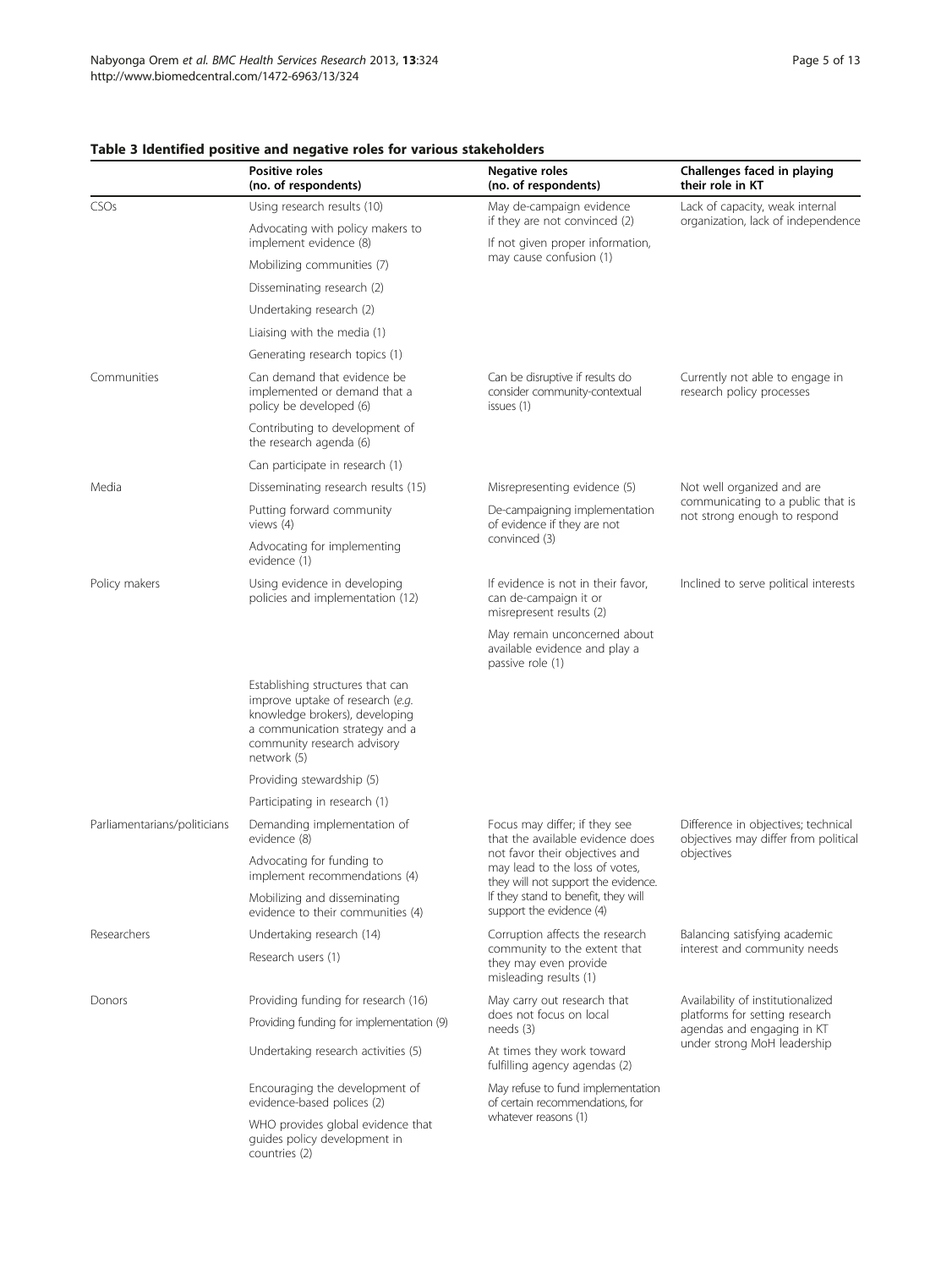|                          | Implementing research recommendations (1)<br>Influencing the research agenda (1) | Can make financial commitments<br>to support implementation of<br>evidence but fail to meet them (1) |                            |
|--------------------------|----------------------------------------------------------------------------------|------------------------------------------------------------------------------------------------------|----------------------------|
|                          | May bring in global knowledge (1)                                                | Failure to contextualize<br>global knowledge (1)                                                     |                            |
| Private health providers | Using evidence to make investment<br>decisions (1)                               |                                                                                                      | Weak internal organization |

#### Table 3 Identified positive and negative roles for various stakeholders (Continued)

#### **CSOs**

Almost half of the respondents  $(n = 10)$  mentioned the use of research results as a role that CSOs can play in KT. A MoH official remarked that "civil society, most especially those concerned with health issues, have the capacity to implement research recommendations." A donor official stated that "civil society can mobilize dedicated funding and can actually help to implement research findings."

Eight respondents also included advocating with policy makers to implement evidence, developing policies that incorporate evidence, and community mobilization among the roles of CSOs in KT.

A civil society respondent remarked that "civil society is very key; they can disseminate research, advocate with policy makers, mobilize communities, and liaise with the media."

A MoH respondent also emphasized this role, stating that "civil society, most especially those concerned with health issues, should be involved in most decisions because they have the capacity to mobilize communities to support policy development and implementation."

Regarding CSOs undertaking research, one respondent stated that CSOs are limited by their weak position; the MoH does not believe that they have the capacity to undertake high-quality research. A CSO respondent stated, "Sometimes we have failed to commission studies because if these studies are done by us, the attitude in the MoH is such that they may not believe in them, but if they are performed by WHO or UNICEF, then the big name carries the day. So, many times, we have been discouraged at the pre-research stage."

Negative roles that CSOs may play in KT were also mentioned. These roles included undermining evidence that they are not convinced about and causing confusion in the community if they are not given proper information.

One respondent, who is a researcher, articulated challenges facing CSOs in KT, with the exception of religion-affiliated bureaus. This respondent was concerned about their lack of capacity, weak internal organization, and lack of independence. Most CSOs are funded by

donors, and some receive funding from government and that compromises their independence. The respondent said, "Civil society is not a big voice; they are currently just being imposed on us by donors. They lack funding independent of the government and lack technical capacity. They are not organized well enough to engage in policy development, can't harness their power to influence policy processes, and may not even be educated enough."

#### **Communities**

Six respondents expressed the opinion that the communities' main roles were to demand implementation of evidence and to contribute to the development of the research agenda.

A donor respondent stated that "communities can advocate for their needs, speaking up when the policy that should be in place is not being implemented. [They] can help researchers to better define their questions, and can also demand to know what research is being done and whether it will benefit them."

A civil society respondent said that "communities are the beneficiary of the research; they can demand that evidence is implemented through political leaders like members of parliament, through demonstrations, but they can also contribute to development of the research agenda."

One respondent mentioned that this role requires that researchers and policy makers understand how to engage communities. In addition, there must be organized community structures that enable communities to participate in research processes.

However, one researcher raised concerns regarding whether the community was able to play any role in KT, stating that "the community is dislocated from the main machinery, both in terms of undertaking research but also in policy development. Their contribution is very small, they are not key stakeholders. Power and decision making is very centralized, and even decentralization that was meant to enhance community participation has yet to be achieved. Communities have no political voice, partly because of poverty and lack of education."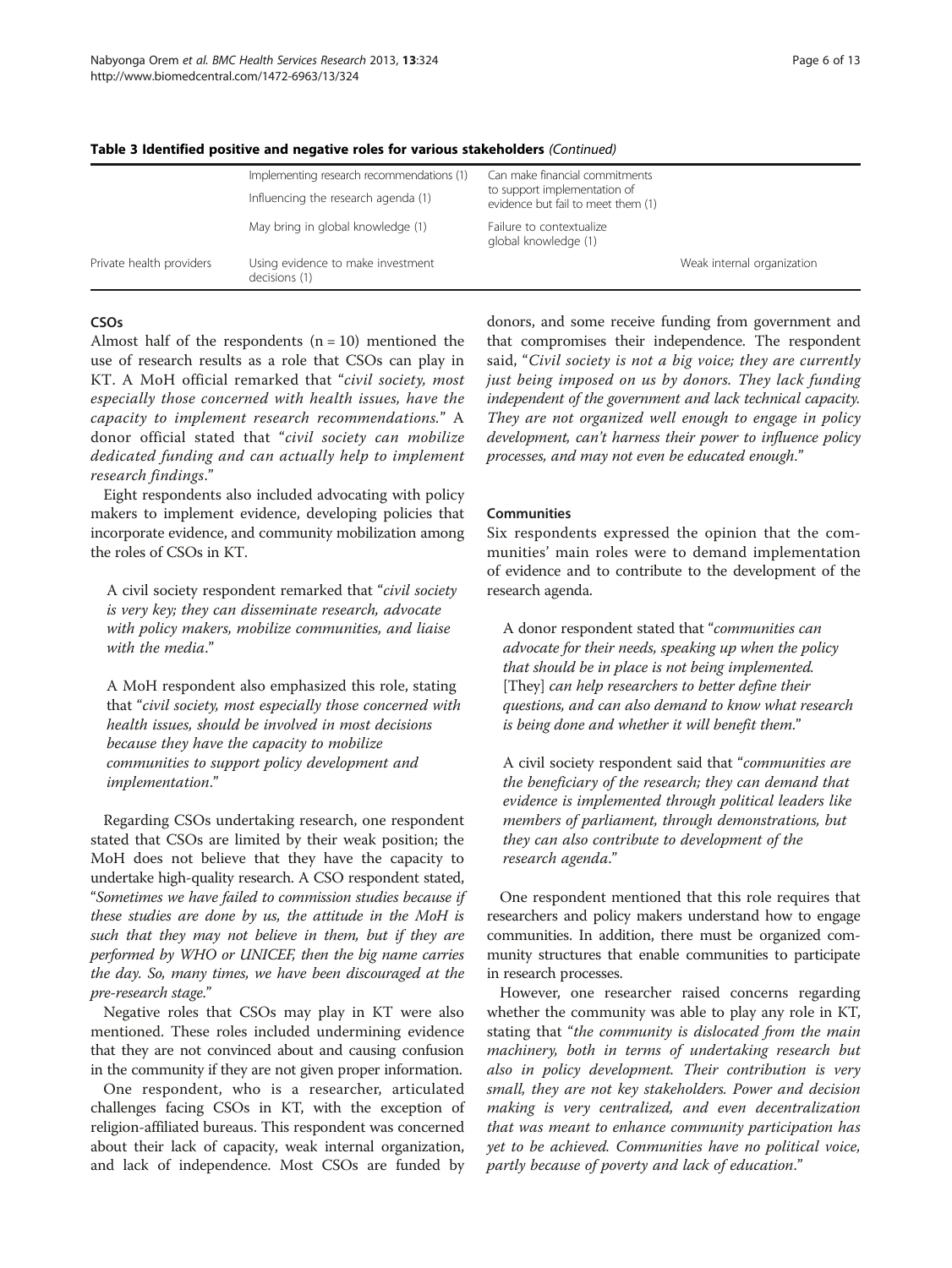#### The media

A majority of respondents expressed the idea that the role of the media is to disseminate evidence, and also to bring the views of the community to policymakers.

A MoH respondent said that "the media definitely play a key role in dissemination, informing people about new research findings. They put forward the views of the community."

A private for-profit respondent highlighted the dissemination role of the media as "the media have a positive influence; they are the means of transfer of information, they are a communication channel to the public."

A journalist remarked that "the media act as a public watchdog; they can make something a national issue. They are also a pressure group; they can mobilize for action and also sensitize the public about the research findings. In about ten minutes, knowledge can be transferred instantaneously and simultaneously to the whole world."

Respondents identified several negative roles of the media, such as misrepresenting data when evidence is passed on to the media in a poorly packaged form.

A private for-profit respondent said that "the way you engage in dialogue with the media and the way information is packaged will determine the impact of the media. If information is poorly packaged and poorly passed on, they will misrepresent the evidence. If you don't want them to provide wrong information, give the correct information."

A donor stated that "the media can have a negative influence if they misrepresent your results or the ideas of your research, e.g. telling the public that they have come to us as guinea pigs in reference to a new research project like a drug trial."

A civil society respondent indicated that "the media can play a negative role by misrepresenting information for their own interests, so you need to bring them on board. We should work hard as professionals to have the media on board; we need to create time for them."

In order to minimize misrepresentation, one respondent mentioned the need to carefully select messages and to provide written messages as opposed to verbal communication.

The challenges hampering the effectiveness of the media in KT included not being well organized and communicating with a public that is not strong enough to respond. One researcher stated, "The media are not very strong. They should be the civil watchdog reporting to the public (…) the public is not organized enough to follow up on what is reported. In this case, it weakens the role of the media. The media should work hand-in-hand with the public, but the public is weak and this also weakens the media. An example is drug thefts that have been reported in papers, but the public has never come up to demand accountability."

#### Government policymakers

Many respondents  $(n = 12)$  stated that the role of government policy makers in KT is to make use of evidence and to identify knowledge gaps. One respondent said that "government policy makers and technical ministries play a role in policy formulation, but they are also the implementers. They should use evidence to formulate policies."

Five respondents mentioned that government policy makers should put in place structures and platforms that can improve the uptake of research and play a stewardship role in the generation and uptake of evidence. A donor respondent stated that "they should ensure that dialogue takes place, they should take a stewardship role, ensure that research results are discussed and use them for policy development."

Some negative roles identified by respondents included ignoring or even misrepresenting evidence that is not in their favor, as illustrated in the following quote by a civil society respondent, "they can play a negative role if the research result is not in their favor. If it is not in their favor they can actually ignore it. The other negative role is they can misinterpret it to suit whatever side they want to lean against."

Another negative role indicated by respondents was the inclination to serve political interests irrespective of available evidence. A journalist said that "they tend to operate in the political domain, which limits them depending on the regime. They are sometimes insensitive to some societal needs, and they become negative on things that should really be supported."

#### Politicians/parliamentarians

Respondents perceived that the main role of parliamentarians is to ensure implementation by demanding that evidence is implemented  $(n = 8)$  and by advocating for funding for its implementation and dissemination  $(n = 4)$ . A civil society respondent stated that "*parliamentarians* can mobilize communities; each parliamentarian comes from a constituency, and can mobilize his/her people to demand the implementation of evidence. But they also play a role in dissemination; they can disseminate evidence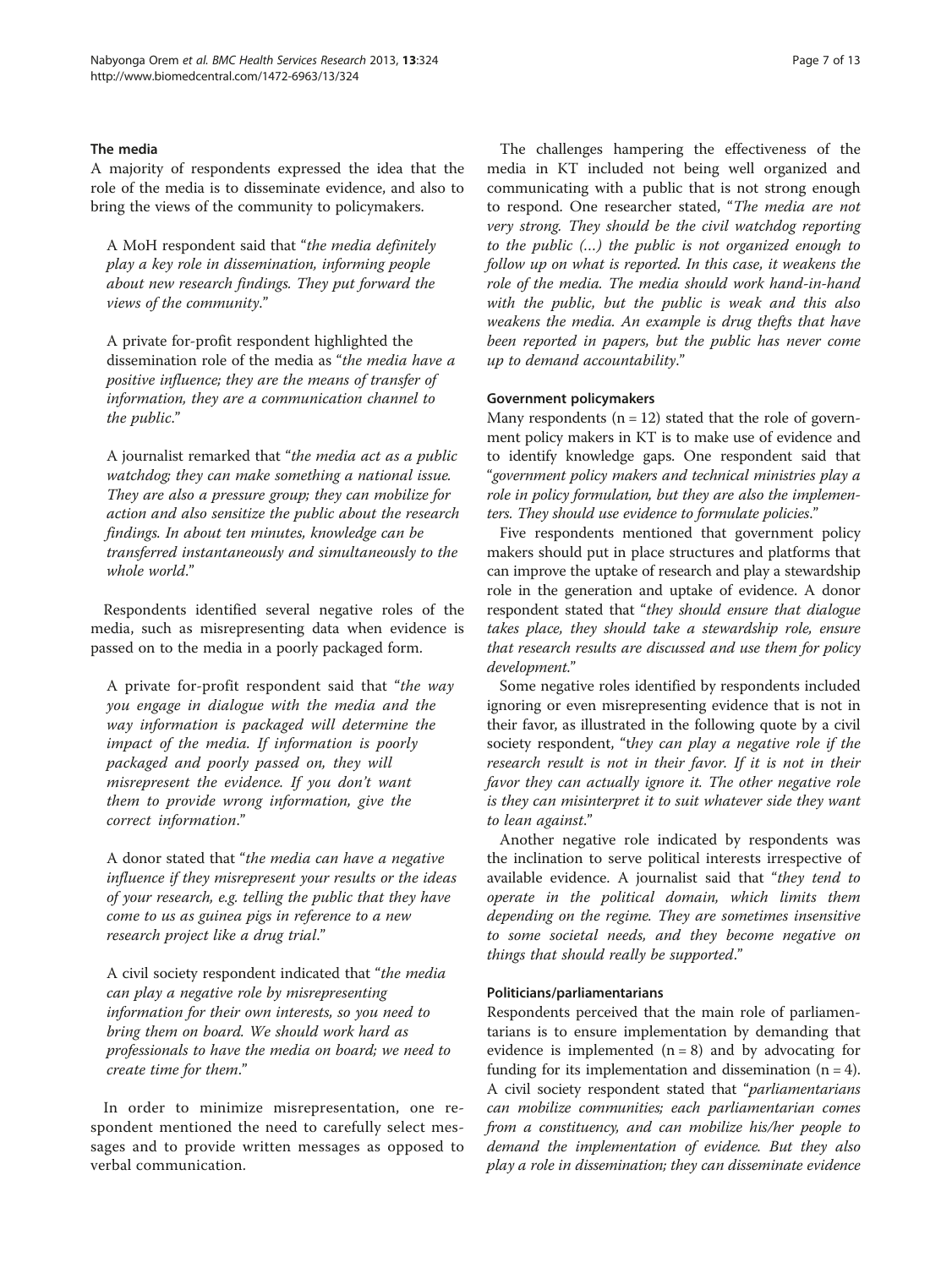to their communities. They also push senior officers within the MoH to implement evidence."

Differences in the objectives being pursued underpinned a negative role attributed to politicians. Four respondents mentioned that the priority of politicians is to secure the electorate's vote; these respondents felt that if the evidence is contrary to this objective, the politicians will not support it.

For example, a MoH respondent said "People fear to carry out research that is against politicians' interests, they fear annoying them. If findings are in their favor, they can help you push the implementation of recommendations. However, politicians will stop research implementation if it is against their interests."

A private for-profit respondent stated, "Politicians tend to have inclinations. Policies are twisted towards political interests and in that sense, they can have a negative influence. Political peddling has an impact on how that policy is going to be. If they are open towards evidence and understand the value of research, they can play a positive role."

#### Researchers

Although the main role of researchers was identified as undertaking research, respondents pointed out that researchers need to perform research in collaboration with beneficiaries like the MoH. Respondents were also concerned about the focus of the research community on satisfying academic interests rather than community needs. In addition, respondents highlighted the issue of corruption affecting the research community, which is understood to occur when funds are provided and inferior-quality research or misleading evidence is produced.

#### Donors

Respondents described the role of donors in KT as providing funding for undertaking research  $(n = 13)$  and providing funding for implementing research findings  $(n = 16)$ , as illustrated in the following quotes. First, a donor respondent said,

"Donors should fund research, although it must be in line with the priorities identified in the research agenda. They should fund dissemination activities. They should also contribute to funding the implementation of recommendations."

Second, an MoH respondent stated that "*donors are* key for funding, and can provide funds for the implementation of research recommendations."

Third, a journalist said, "When it comes to the generation and use of evidence, donors can comfortably perform in funding."

Although undertaking research was identified as a donor role by five respondents, respondents also were concerned about the local relevance of donor-supported research.

A civil society respondent remarked, "They should not just bring research of their interest. The north-to-south collaboration in research should be fine-tuned to make research more responsive to knowledge gaps as perceived at the local level,"

A MoH respondent stated that "donors may impose a research agenda on us that is not our priority."

A private for-profit respondent raised the issue of the donor agency agenda overtaking local interests in the research process, stating, "Donors are sometimes bent towards fulfilling agency agendas. If our priorities are not clear, support may be wasted through duplication and confusion."

Almost all respondents  $(n = 18)$  stated that stakeholders need to work together in a partnership right from setting the research agenda, through the research or knowledge generation process, dissemination and applying the knowledge. Seventeen respondents indicated that institutionalized platforms bringing together all relevant stakeholders are necessary to ensure that partnerships are effective; they reported that these platforms were lacking, and that the leadership of the MoH in guiding research processes and applying evidence was weak.

A MoH respondent said, "There is no systematic dialogue between policy makers and researchers. Other stakeholders must be involved as well. The Uganda National Health Research Organization that should coordinate this exercise is still weak."

A civil society respondent declared that "there must be a continuous rapport between researchers and the government. I think when researchers give evidence, that's where it stops, there must be continuous networking and linkage."

Another civil society respondent stated, "Partnership is very much necessary, the community is not involved, the community puts in little yet all should be included in policy development."

These platforms would ensure systematic dialogue. One civil society respondent emphasized that "we need to have a research advisory network in place.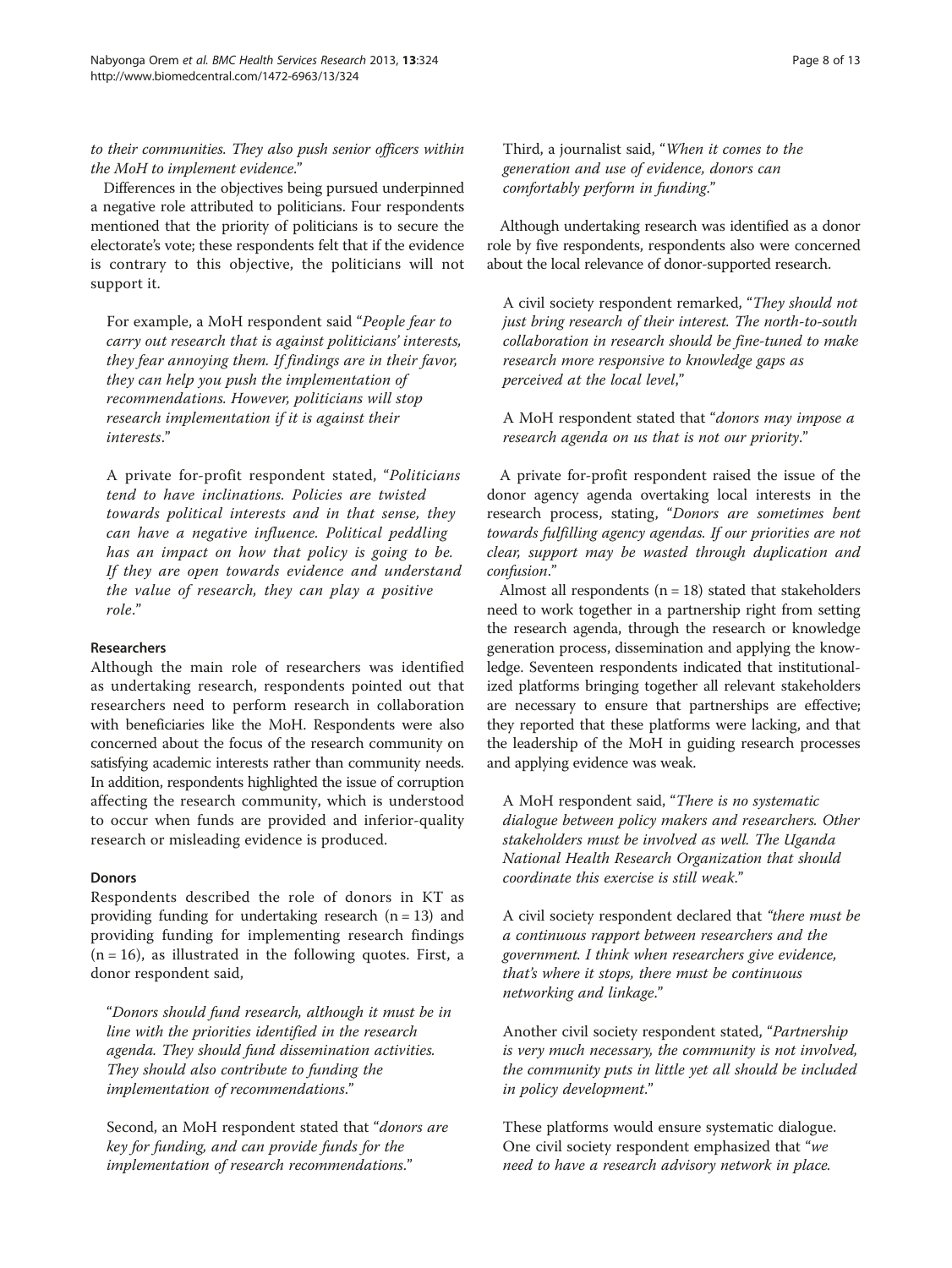This should bring together researchers, civil society, knowledge brokers, and policy makers. In this way, it would be easy to have a research agenda agreed on by all stakeholders that will be followed and results well disseminated and implemented."

#### **Discussion**

Our study has yielded useful insights into the roles of the various stakeholders in KT in Uganda. The literature emphasizes that the roles assigned to stakeholders should correspond to their skills and expertise [\[38\]](#page-12-0). The need for systematic and meaningful involvement of stakeholders in partnerships, working in a complimentary manner to achieve a common objective, has also been raised [[34](#page-11-0)]. This goal calls for establishing inclusive platforms with appropriate leadership to bring all stakeholders together. In addition, there must be mechanisms for addressing conflicts of interest and guarding against undue influence. Deslie et al. noted that the weaknesses facing various stakeholders must be addressed, their skills must be enhanced, and information must be shared in understandable formats if stakeholders are to play their roles effectively [\[13\]](#page-11-0).

Respondents noted that the uptake of evidence in public health policy development and implementation can be performed by government policy makers and CSOs. In the case of CSOs, these findings are similar to what has been identified in literature [\[13,16\]](#page-11-0). Their ability to mobilize funding and implement health programs can enhance their contribution to implementing evidence. However, other researchers caution that their capacity to engage in policy development is limited, especially in LICs, and questions about the legitimacy of their policy positions and accountability have been raised [\[39\]](#page-12-0). Policy makers serve a leadership role in policy development and are definitely central to the uptake of evidence in policy development. However, literature has shown that they often work under severe time constraints and political pressure, which may not allow enough time for the application of evidence [[40](#page-12-0)]. This issue requires the balancing of time pressures, timely provision of evidence, and implementing decisions. The potentially superficial understanding of the subject matter by policy makers, who are often responsible for several areas, is also a documented challenge [[40](#page-12-0)]; researchers can minimize the effect of this superficial understanding by summarizing evidence in brief, digestible formats.

The dissemination of evidence was identified as a role that can be played by the media, CSOs, and parliamentarians. In the case of the media, our respondents highlighted the risk of misrepresenting evidence and a weak public as compromising the media's effectiveness. The role of the media in disseminating evidence has been documented, and researchers have noted that more contact with the media will help strengthen the media's capacity for science reporting [\[41\]](#page-12-0). Indeed, an earlier study in Uganda noted the poorly coordinated efforts of researchers and communities to reach the media, concluding that the media is a powerful ally that is under-utilized by public health professionals [[42](#page-12-0)]. The literature emphasizes the importance of presenting evidence to CSOs in a clear and simplified format if they are to effectively disseminate evidence; in addition, regular updates need to be provided throughout the research process [[16](#page-11-0)[,43\]](#page-12-0). These actions will safeguard against the negative roles identified in this study, especially misrepresentation of evidence and the creation of confusion in the community. Although the literature indicates that researchers can engage in dissemination, our respondents did not identify this role. Researchers may instead focus on the generation of userfriendly research products and improving the engagement with the media and with CSOs. This focus reflects the results of studies of the process of translating research on male medical circumcision and prevention of motherto-child transmission into policy; Ssengooba et al. reported that researchers were found to be media "shy" [\[26\]](#page-11-0). Some studies have reported that researchers can also act as policy entrepreneurs by organizing themselves into networks that can engage policy makers. In instances in which this strategy was successful, some of the policy makers had research backgrounds [[33\]](#page-11-0). This strategy was not mentioned by our respondents.

Advocating for the implementation of evidence, exerting pressure on policy makers, and mobilizing communities were identified as roles for politicians/parliamentarians and CSOs. These roles are similar to those previously identified in the literature [[13,15](#page-11-0),[16\]](#page-11-0). CSOs and parliamentarians are nearer to communities and are supposed to represent community interests. CSOs have been shown to be effective advocates once empowered with evidence; they have been able to mobilize communities to demand government accountability and to encourage donors to focus on country priorities [[13](#page-11-0)]. Respondents in our study noted the need for CSOs to be funded outside of the government to ensure independence. However, the dependency of CSOs on donors to finance their operations, especially in LICs, will remain a constraint in that CSOs may be hesitant to take a position that is against the position of their funders [[17](#page-11-0)]. Regarding politicians/parliamentarians, effective realization of their roles continues to be challenging given the nature of political systems in LICs. Political ideology and the tendency to respond to the demands of constituencies or electorates, irrespective of the evidence, are among the challenges that must be overcome [[27](#page-11-0)]. Young previously highlighted the need to better understand the political processes of LICs in order to understand the role of evidence in policy making [\[27\]](#page-11-0). The community has been noted to be able to exert pressure on policy makers to respond to evidence [\[44\]](#page-12-0), which can be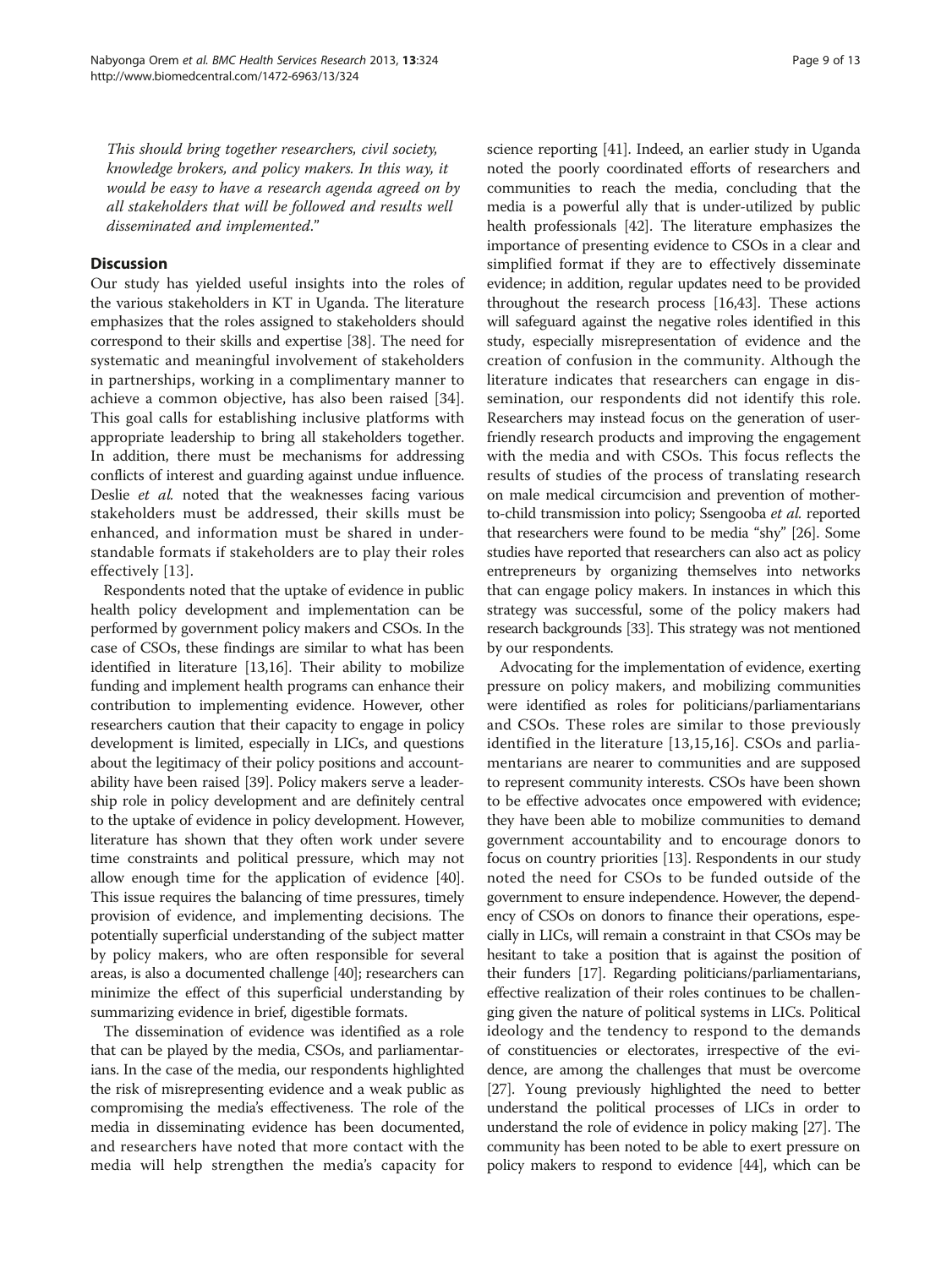enhanced through effective dissemination of research to communities.

Although previous research revealed that undertaking research is a role that could be played by CSOs [\[13,16](#page-11-0)], it was not identified as a major role of CSOs in our study. This result reflects the often weak linkage between CSOs and the research community and the limited scope of their research, which is mainly limited to evaluation of their programs [\[13\]](#page-11-0). The capacity of CSOs to engage in research can only be encouraged if investments can be made with respect to training, mentorship programs, or through formal partnerships between communities and universities that link CSOs with academic researchers. Community participation in setting the research agenda, which was highlighted in this study, has also been identified by other researchers [[45](#page-12-0),[46](#page-12-0)], who noted that this participation may improve the responsiveness of research to community priorities. Several challenges confronting researchers were identified by our respondents, including the risk of disproportionate focus on academic interests and failing to address community priorities; these challenges were also pointed out by other researchers [\[43,44](#page-12-0)]. In addition, the tradeoff between producing high-quality research and the time-constrained nature of the policy-making process is often difficult to achieve.

In our study, funding research and implementing evidence were identified as roles played by donors, a finding similar to other studies [\[3](#page-11-0),[21](#page-11-0)]. The funding role of donors in KT has long been seen as potentially supportive and disruptive at the same time. In some instances, funding has been used to influence research agendas and policy development in LICs [[42\]](#page-12-0). For example, Burris et al. reported that the funding requirements of donors in Ghana were the strongest impetus for the uptake of evidence in guideline formulation for HIV care [\[44\]](#page-12-0). Similarly, the decision to change Uganda's malaria treatment policy was heavily influenced by the availability of funding from the Global Fund against AIDS, Tuberculosis, and Malaria [[47](#page-12-0)]. Many LICs depend heavily on foreign aid to fund health services, allowing donors to exert undue influence on research processes and programming decisions. Some researchers have highlighted the need to better understand the interface between development agencies and national processes in LICs [\[3\]](#page-11-0). Donor funding can definitely contribute positively to research and policy development in LICs, but governments must be able to effectively fulfill their stewardship role [\[48\]](#page-12-0). This undue influence of donors has been controlled to some extent when governments have established structures to develop research agendas through inclusive partnerships [[34](#page-11-0)]. We were surprised to note that no respondent mentioned funding of research and implementation of evidence as a role for governments.

In our study, there was also no mention of professional bodies and informal policy networks as stakeholders in KT. Reasons for this omission may include the relative weakness of professional bodies in Uganda and the fact that they are not much known outside the MoH. In addition, professional bodies are not very active in public-health policy making, which was the focus of this study, as has been reported for several African countries [[49](#page-12-0)]. Their role is more pronounced in the development of clinical practice guidelines, and positive contributions have been documented [[33](#page-11-0)]. Knowledge brokers were not identified as stakeholders by the respondents of

active in Uganda. In this study, government policy makers, CSOs, the media, parliamentarians/politicians, communities, researchers, and donors were identified as stakeholders in KT for public health policy in Uganda. The roles played by these stakeholders and the challenges that remain to be overcome are summarized below.

the present study, perhaps because this is a relatively new concept; there are currently no knowledge brokers

#### Role: Uptake of evidence in public health policy development and implementation

For CSOs to effectively engage in policy development, their skills must encompass navigating the political terrain, engaging policy makers, and networking, which call for high levels of internal organization and independence [[16](#page-11-0),[39](#page-12-0)]. Uptake of evidence by policy makers could be improved by recruiting advisors and/or establishing think tanks to synthesize evidence in simple, digestible formats, as already attempted in some LICs [[27\]](#page-11-0). The links among policy makers, researchers, and CSOs have long been known to be potentially beneficial, and should be strengthened [[5,24\]](#page-11-0) to enable systematic information-sharing and synergy in evidence implementation [[39](#page-12-0)]. Policy makers need to put in place the institutional frameworks and platforms for engagement that will enhance greater ownership and application of evidence by policy makers and politicians [\[11](#page-11-0)].

#### Role: Dissemination

The risk of misrepresentation of evidence by the media must be minimized through improved dissemination of evidence, preferably in written formats rather than verbal communication alone. The literature underscores the critical impact of communicating evidence in a clear, conclusive, and accessible way [\[16,](#page-11-0)[43](#page-12-0)]. Further, platforms need to be established for systematic engagement and information-sharing among researchers, policy makers, and the media. In order to improve the impact of the media, there must be parallel efforts to strengthen the public's response to media messages.

For CSOs to strengthen their contributions as disseminators of evidence, evidence must be presented to CSOs in clear and adapted formats, and regular updates should be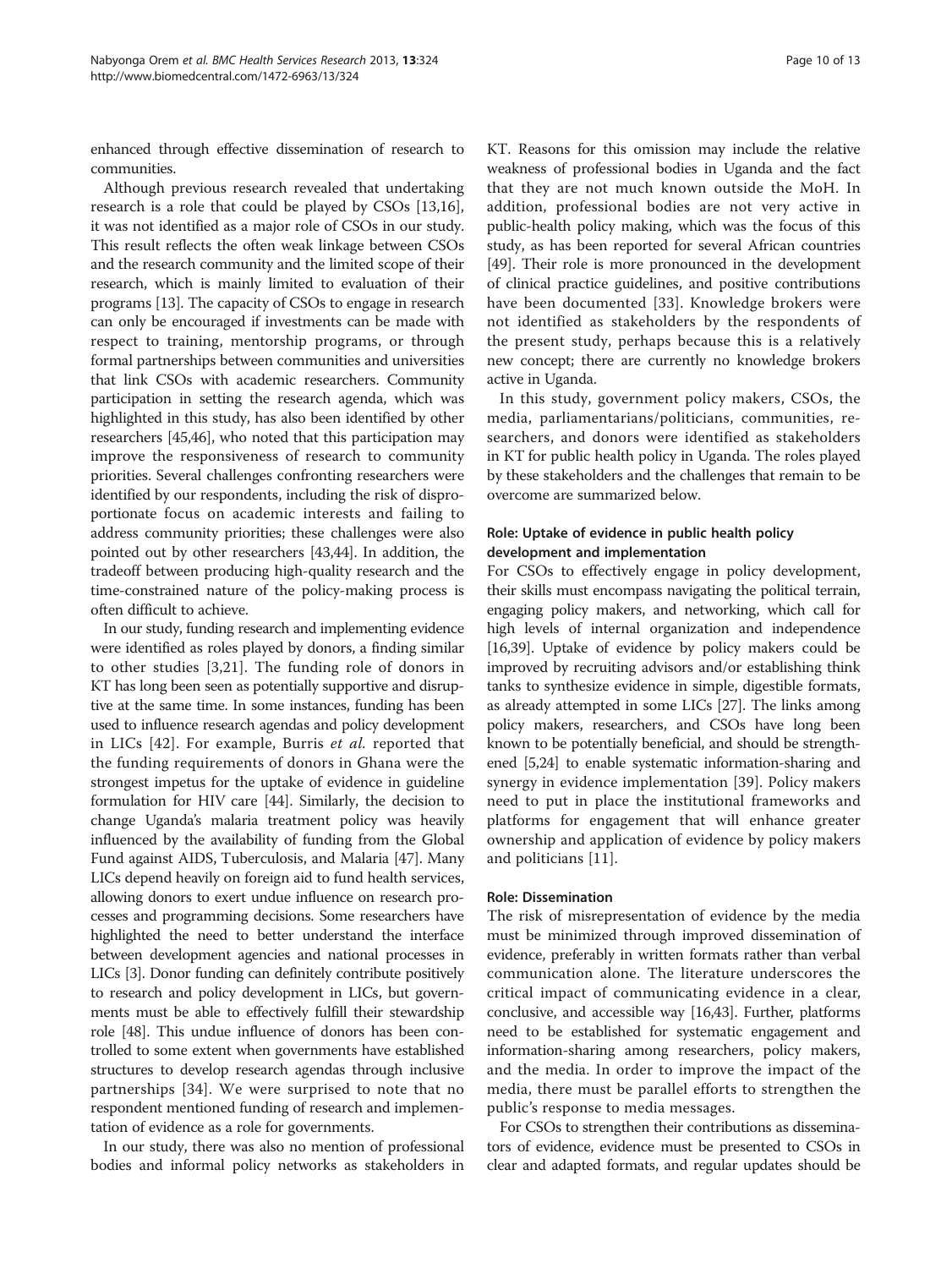provided. Similarly, parliamentarians need to be armed with accurate information through targeted dissemination and regular updates.

#### Role: Advocating for the implementation of evidence, exerting pressure on policy makers, and mobilizing communities

To achieve this role, CSOs need to be independent and funded independently of government channels. The links between parliamentarians and community structures on the one hand and between parliamentarians and researchers on the other must be strengthened to ensure that politicians are provided with accurate information. Further, there is a need for mechanisms of targeted dissemination of evidence to communities in simplified and appropriate formats. Platforms for researchers, policy makers, and communities to effectively engage with communities and for organizing communities to be able to engage in policy processes must be put in place [[45\]](#page-12-0).

#### Role: Undertaking research

Structures must be established to enable communities to participate in research processes; these structures should include links between communities and researchers. Communities must be organized, and consultative mechanisms need to be established for them to engage in setting research priorities. For researchers, institutional platforms should be established between researchers and policy makers so that researchers appreciate both the policymaking process and the pressure under which policy makers work. At the same time, these platforms could help policy makers to better appreciate the research process and the constraints faced by researchers. Such platforms provide learning opportunities for all actors [\[26](#page-11-0)]. The failure to focus on community needs and local priorities can be addressed through mechanisms for inclusion in the setting of research priorities.

#### Role: Funding research and implementation of evidence

In order to focus donor support on the priorities of the country, governments need to establish structures to develop research agendas through inclusive and participatory partnerships. The advocacy and communitymobilization roles of CSOs could also be employed to ensure that donor funding supports locally identified priorities.

#### Study limitations

In the interviews, no references were made to either a specific research study or to actual policy, which may have influenced the respondents' reflections on the KT process in Uganda by keeping the discussion at a more abstract level. However, it could also be argued that mentioning a specific policy could have induced the

respondents to be more anecdotal in their responses. We also note that some respondents may have dual roles in KT. For instance, a researcher may be working for civil society, and therefore represent two stakeholder groups at the same time. The influence of these dual roles was not explored in this study; it could be considered a strength as much as a weakness of this investigation, in that this influence may have enriched the reflection more than it limited it. We did not use the Delphi method to identify the shared views of the various stakeholders and to reach theoretical saturation. While such a process may have its benefits, we believe that in-depth interviews allowed more efficient exploration of the views of the various groups, which in a second phase can still be presented to a wider group through a Delphi process. Finally, this study focused on KT in reference to public health policies and may not be representative of other fields such as clinical interventions.

#### Conclusions

Previously, Sauerborn et al. emphasized the importance of considering the needs of various stakeholders [\[10](#page-11-0)]. We argue that there is a need to take into consideration the roles that the various stakeholders are best positioned to play in KT. Linkages must be built and necessary platforms put in place to achieve synergy among stakeholders in KT. At the same time, the challenges faced by the various stakeholders need to be overcome, and relevant capacities must be built if they are to play their roles effectively.

**Endnotes**<br><sup>a</sup> In the health sector in Uganda, policy development and implementation of health programs have been undertaken within a partnership under the sector-wide approach since 2000 [\[35](#page-11-0)]. The process of policy development usually begins with discussions within technical working groups comprised of government officials, donors, civil society representatives, and private for-profit health providers. Technical working groups propose options that are discussed further in the HPAC, the policy advisory body of the health sector. The HPAC consists of senior government officials from the central and district levels and representatives from donor agencies and the private not-for-profit and private for-profit sectors. The HPAC makes final decisions regarding the adoption of policy options.

#### Abbreviations

CSO: Civil society organization; HPAC: Health policy advisory committee; KT: Knowledge translation; LICs: Low-income countries; MoH: Ministry of health; MRT: Middle range theory; WHO: World health organization.

#### Competing interests

The authors declare that they have no competing interests.

#### Authors' contributions

JNO contributed to the conception and design of the study, to data collection, analysis, and interpretation, and led the drafting of the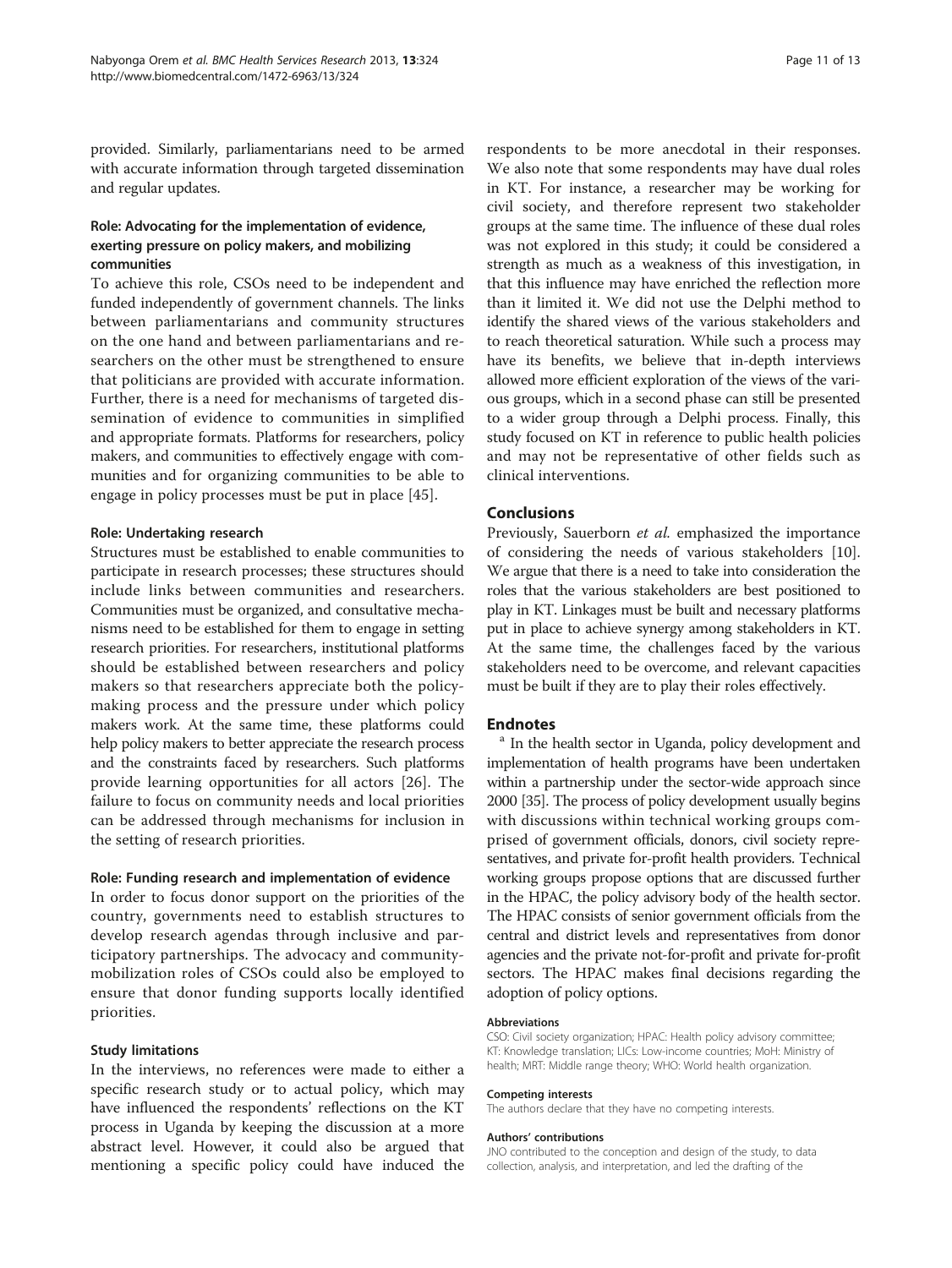<span id="page-11-0"></span>manuscript. BM contributed to data interpretation and to drafting of the manuscript. DKM participated in data analysis, interpretation, and drafting of the manuscript. FS participated in study conception and design, data analysis and interpretation, and drafting of the manuscript. JM participated in study conception and design, data analysis and interpretation, and drafting of the manuscript. VCS participated in interpretation of the results and drafting of the manuscript. BC contributed to study conception and design, data analysis and interpretation, and drafting of the manuscript. All authors read and approved the final manuscript.

#### Acknowledgments

The authors acknowledge the contribution of the key informants who kindly agreed to participate in the interviews. This study was funded by the Belgian Technical Cooperation. Authors also acknowledge the contribution of the reviewers who have helped us to improve the manuscript.

#### Author details

<sup>1</sup>WHO Uganda office, Health systems and services cluster, P. O. Box 24578, Kampala, Uganda. <sup>2</sup>Institute of Tropical Medicine Antwerp-Belgium, Nationalestraat 155, 2000, Antwerp, Belgium. <sup>3</sup>Makerere University School of Social Sciences, P.O Box 7072, Kampala, Uganda. <sup>4</sup>Makerere University, School of Public Health, P.O. Box. 7072, Kampala, Uganda. <sup>5</sup>Université Catholique de Louvain, Boite 3058, Clos Chapelle aux champs, 30, 1200, Bruxelles, Belgium.

#### Received: 8 August 2012 Accepted: 15 August 2013 Published: 19 August 2013

#### References

- Cordero C, Delino R, Jeyaseelan L, Lansang MA, Lozano JM, Kumar S, Moreno S, Pietersen M, Quirino J, Thamlikitkul V, et al: Funding agencies in low- and middle-income countries: support for knowledge translation. Bull World Health Organ 2008, 86(7):524–534.
- 2. Syed SB, Hyder AA, Bloom G, Sundaram S, Bhuiya A, Zhenzhong Z, Kanjilal B, Oladepo O, Pariyo G, Peters DH: Exploring evidence-policy linkages in health research plans: a case study from six countries. Health Res Policy Syst 2008, 6:4.
- Alliance for Health Policy and Systems: Research: Policy Research. In Strengthening Health systems: the role and promise of policy and systems research. Edited by Global forum for health research. Gevena,Switzerland: WHO; 2004.
- 4. Graham ID, Tetroe JM: Getting evidence into policy and practice: perspective of a health research funder. J Can Acad Child Adolesc Psychiatry 2009, 18(1):46–50.
- 5. Aaserud M, Lewin S, Innvaer S, Paulsen EJ, Dahlgren AT, Trommald M, Duley L, Zwarenstein M, Oxman AD: Translating research into policy and practice in developing countries: a case study of magnesium sulphate for pre-eclampsia. BMC Health Serv Res 2005, 5:68.
- 6. Armstrong R, Waters E, Roberts H, Oliver S, Popay J: The role and theoretical evolution of knowledge translation and exchange in public health. J Public Health 2006, 28(4):384–389.
- 7. Haines A, Kuruvilla S, Borchert M: Bridging the implementation gap between knowledge and action for health. Bull World Health Organ 2004, 82(10):724–731. discussion 732.
- 8. Hennink M, Stephenson R: Using research to inform health policy: barriers and strategies in developing countries. Journal of health communication 2005, 10(2):163–180.
- Hyder AA, Bloom G, Leach M, Syed SB, Peters DH, Future Health Systems: Innovations for E: Exploring health systems research and its influence on policy processes in low income countries. BMC public health 2007, 7:309.
- 10. Sauerborn R, Nitayarumphong S, Gerhardus A: Strategies to enhance the use of health systems research for health sector reform. Trop Med Int Health 1999, 4(12):827–835.
- 11. Nabyonga Orem J, Mafigiri DK, Marchal B, Ssengooba F, Macq J, Criel B: Research, evidence and policymaking: the perspectives of policy actors on improving uptake of evidence in health policy development and implementation in Uganda. BMC Publ Health 2012, 12:109.
- 12. Merton RK: Social theory and social structure. New York: Free Press; 1968.
- 13. Delisle H, Roberts JH, Munro M, Jones L, Gyorkos TW: The role of NGOs in global health research for development. Health Res Policy Syst 2005, 3(1):3.
- 14. Sanders D, Labonte R, Baum F, Chopra M: Making research matter: a civil society perspective on health research. Bull World Health Organ 2004,
- 15. Nicola Jones N, Datta A, Jones H, with ebpdn partners: Knowledge, policy and power. In Six dimensions of the knowledge-development policy interface. Edited by ODI. London: DFID; 2009.

82(10):757–763.

- 16. Pollard A, Court J: How civil society organisations use evidence to influence policy processes. In A literature review: working paper 249. Edited by ODI. London: DFID; 2005.
- 17. Doyle C, Patel P: Civil society organisations and global health initiatives: problems of legitimacy. Soc Sci Med 2008, 66(9):1928–1938.
- 18. Theobald S, Taegtmeyer M, Squire SB, Crichton J, Simwaka BN, Thomson R, Makwiza I, Tolhurst R, Martineau T, Bates I: Towards building equitable health systems in Sub-Saharan Africa: lessons from case studies on operational research. Health Res Policy Syst 2009, 7:26.
- 19. Bowen S, Martens P: Demystifying knowledge translation: learning from the community. J Health Serv Res Policy 2005, 10(4):203–211.
- 20. Armstrong R, Waters E, Roberts H, Oliver S, Popay J: The role and theoretical evolution of knowledge translation and exchange in public health. J Public Health (Oxf) 2006, 28(4):384–389.
- 21. Tetroe JM, Graham ID, Foy R, Robinson N, Eccles MP, Wensing M, Durieux P, Legare F, Nielson CP, Adily A, et al: Health research funding agencies support and promotion of knowledge translation: an international study. Milbank Q 2008, 86(1):125–155.
- 22. Sutcliff S, Court J: Evidence-Based Policymaking: What is it? How does it work? What relevance for developing countries?. London, UK: Overseas Development Institute; 2005.
- 23. Brambila C, Ottolenghi E, Marin C, Bertrand JT: Getting results used: evidence from reproductive health programmatic research in Guatemala. Health Policy Plan 2007, 22(4):234–245.
- 24. Lavis JN, Guindon GE, Cameron D, Boupha B, Dejman M, Osei EJ, Sadana R: Bridging the gaps between research, policy and practice in low- and middle-income countries: a survey of researchers. Can Med Assoc J 2010, 182(9):E350–E361.
- 25. Mubyazi GM, Gonzalez-Block MA: Research influence on antimalarial drug policy change in Tanzania: case study of replacing chloroquine with sulfadoxine-pyrimethamine as the first-line drug. Malar J 2005, 4:51.
- 26. Ssengooba F, Atuyambe L, Kiwanuka SN, Puvanachandra P, Glass N, Hyder AA: Research translation to inform national health policies: learning from multiple perspectives in Uganda. BMC Int Health Hum Rights 2011, 11 Suppl 1:S13.
- 27. Young J: Research, policy and practice: why developing countries are different. Journal of International development 2005, 17:727–734.
- 28. Woelk G, Daniels K, Cliff J, Lewin S, Sevene E, Fernandes B, Mariano A, Matinhure S, Oxman AD, Lavis JN, et al: Translating research into policy: lessons learned from eclampsia treatment and malaria control in three southern African countries. Health Res Policy Syst 2009, 7:31.
- 29. Sumner A, Crichton J, Theobald S, Zulu E, Parkhurst J: What shapes research impact on policy? Understanding research uptake in sexual and reproductive health policy processes in resource poor contexts. Health Res Policy Syst 2011, 9 Suppl 1:S3.
- 30. Dobbins M, Ciliska D, Cockerill R, Barnsley J, DiCenso A: A framework for the dissemination and utilization of research for health-care policy and practice. Online J Knowl Synth Nurs 2002, 9:7.
- 31. van Kammen J, de Savigny D, Sewankambo N: Using knowledge brokering to promote evidence-based policy-making: The need for support structures. Bull World Health Organ 2006, 84(8):608–612.
- 32. Haas E: When knowledge is power: Three models of change in International Organisations. Berkeley and Los Angeles: University of California Press; 1990.
- 33. Daniels K, Lewin S: Translating research into maternal health care policy: a qualitative case study of the use of evidence in policies for the treatment of eclampsia and pre-eclampsia in South Africa. Health Res Policy Syst 2008, 6:12.
- 34. Tomlinson M, Chopra M, Hoosain N, Rudan I: A review of selected research priority setting processes at national level in low and middle income countries: towards fair and legitimate priority setting. Health Res Policy Syst 2011, 9:19.
- 35. Government of Uganda: National Health Policy I. Kampala: Ministry of Health; 2000.
- 36. Bernard HR: Research methods in anthropology: qualitative and quantitative approaches. CA: AltaMira Press; 2006.